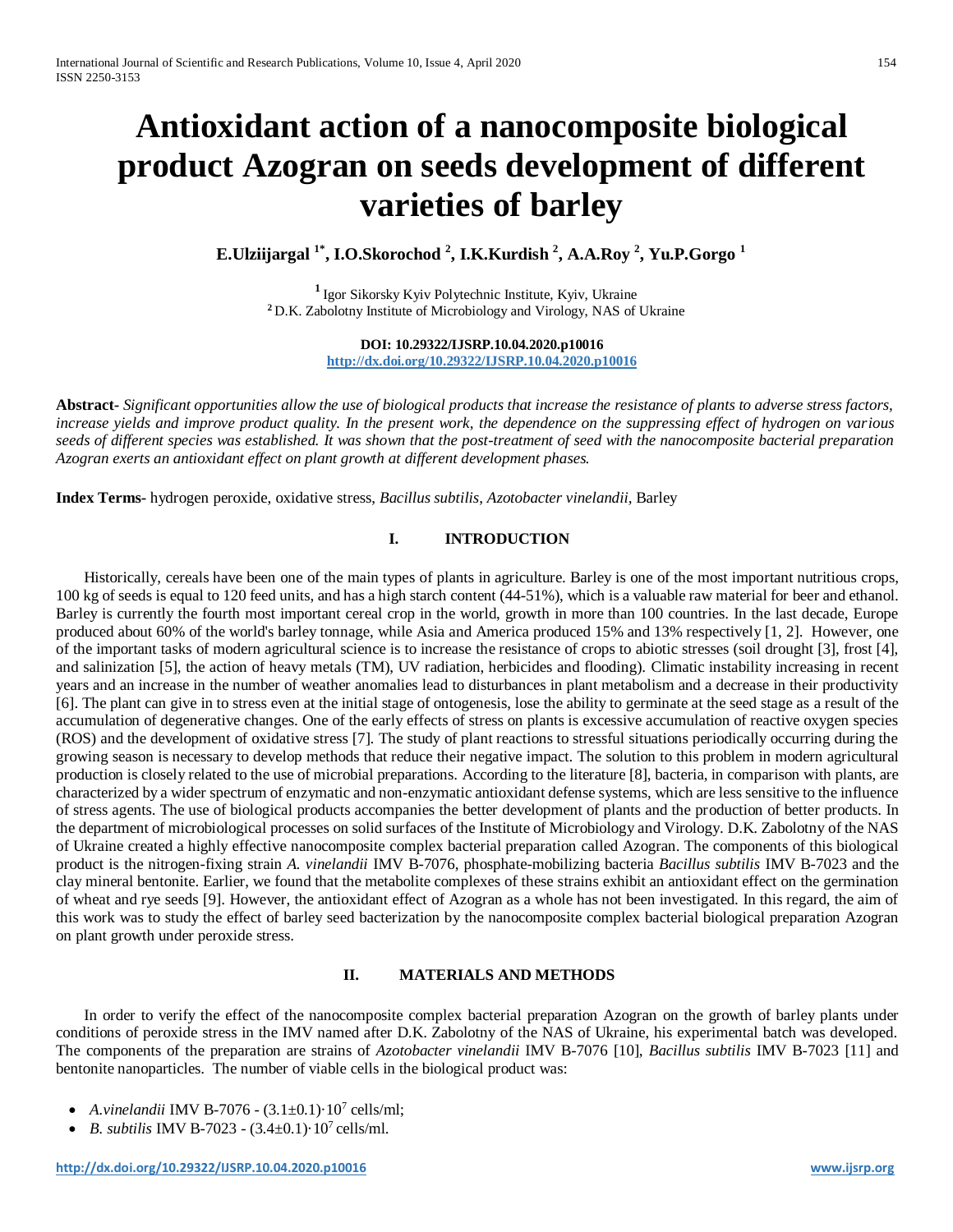The seeds of spring barley of the varieties Burkhant (Mongolia), Virazh (Ukraine), and Copeland (Canada) were used in the experiment. In the first series of experiments, 50 seeds of each cultivar were selected and treated with hydrogen peroxide (6%, 20%, and 33%) for 30 min. Seeds were washed three times with physiological saline and laid out on filter paper moistened with sterile distilled water for germination at  $t=20^\circ$  C. The experiments were carried out in laboratory conditions in triplicate. In the second series of experiments, plants of 3 varieties of barley were grown in a greenhouse. Pre-seed was subjected to processing according to the scheme:

- 1. Control seeds treated with sterile distilled water  $(H_2O)$ :
- 2. Seeds bacterized by the nanocomposite complex bacterial preparation Azogran (CX);
- 3. Seeds treated with 33% hydrogen peroxide for 30 minutes.  $(H_2O_2)$ ;
- 4. Seeds exposed to 33% hydrogen peroxide (30 min.) and bacterialized with 3 ml of the nanocomposite complex bacterial preparation Azogran for 1 hour  $(H_2O_2 + CX)$ .

The seeds of each grade of barley were sown in 4 replicates of 50 pcs. in a row. During the growth of barley, the following phases were noted: GS-24 tillering, GS-45 booting, GS-61 flowering, GS-87 dough development, GS-91 ripening. The onset of the developmental stages of barley plants was noted according to the method described in [12]. In each phase, the height of the plants was investigated. Harvesting and recording of crops was carried out in the phase of full ripeness in the plots in accordance with traditional methods manually [13]. The data obtained were processed using standard statistical methods [14] and using standard computer programs Microsoft Office Excel. The figures and tables show the arithmetic mean values and standard deviations. The significance of differences between the mean values was evaluated by student t-test.

### **III. RESULTS AND DISCUSSION**

At the first stage of experiment, the parameters of peroxide stress were experimentally selected. Hydrogen peroxide is a natural metabolite of cells and is formed during the disputation of the superoxide anion radical and during the oxidation of various reduced cellular components (iron–sulfur-containing proteins, flavoproteins).

However, H<sub>2</sub>O<sub>2</sub> can accumulate in excess in the cells of prokaryotes, eukaryotes and act as one of the most aggressive promoters of lipid peroxidation (LPO), as well as contribute to the development of oxidative stress. This stress agent activates the lysis of cell membranes, which in turn is accompanied by a decrease in cell viability and causes necrosis in general, and also acts as a factor in abnormal ontogenesis [15-17].

It was shown that 6% hydrogen peroxide was not an aggressive oxidant and accordingly, did not inhibit the similarity of seeds, but rather increased it (Table 1). From literary sources it is known [18] that dilute aqueous solutions of  $H_2O_2$  are used as an environmentally friendly growth stimulant and disinfectant for vegetables and grain crops. However, under the action at 20% and 33% Н2О2, the values of this indicator decreased significantly. The development of oxidative stress was especially pronounced under the influence at 33% of hydrogen peroxide. In particular, when incubating barley seeds of Virazh variety in  $33\%$  H<sub>2</sub>O<sub>2</sub>, their germination rate decreased by 31.7%, Burkhant variety - by 66.9% and Copeland variety - by 41.2%, relative to the control.

During ontogenesis, plants are exposed to changing environmental conditions, to which they are forced to adapt, developing protective mechanisms to reduce their negative impact and preserve life potential [19].

However, the implementation of such mechanisms is accompanied by significant energy costs, and this in return leads to a decrease in productivity [20].

## TABLE 1. THE EFFECT OF DIFFERENT CONCENTRATIONS OF HYDROGEN PEROXIDE ON THE GERMINATION OF SEEDS OF DIFFERENT VARIETIES OF BARLEY

| Barley<br>variety | Seed germination $(\%)$ under the action of different concentrations of $H_2O_2$ |                 |                |                |
|-------------------|----------------------------------------------------------------------------------|-----------------|----------------|----------------|
|                   | Control                                                                          | 6%              | <b>20%</b>     | 33%            |
| Virazh            | $50,4 \pm 1,1$                                                                   | $186.5 \pm 0.9$ | $36.1 \pm 1.8$ | $18.7 \pm 0.2$ |
| <b>Burkhant</b>   | $75,6 \pm 0.6$                                                                   | $98,1 \pm 0.5$  | $56,1{\pm}2,0$ | $8,7+0,5$      |
| Copeland          | $68.0 \pm 1.4$                                                                   | $99,4 \pm 1,1$  | $65,6{\pm}1,6$ | $26,8 \pm 1,2$ |

Notes: 1. - control - seeds treated with sterile distilled water; 2. - the treatment time with hydrogen peroxide was 25 minutes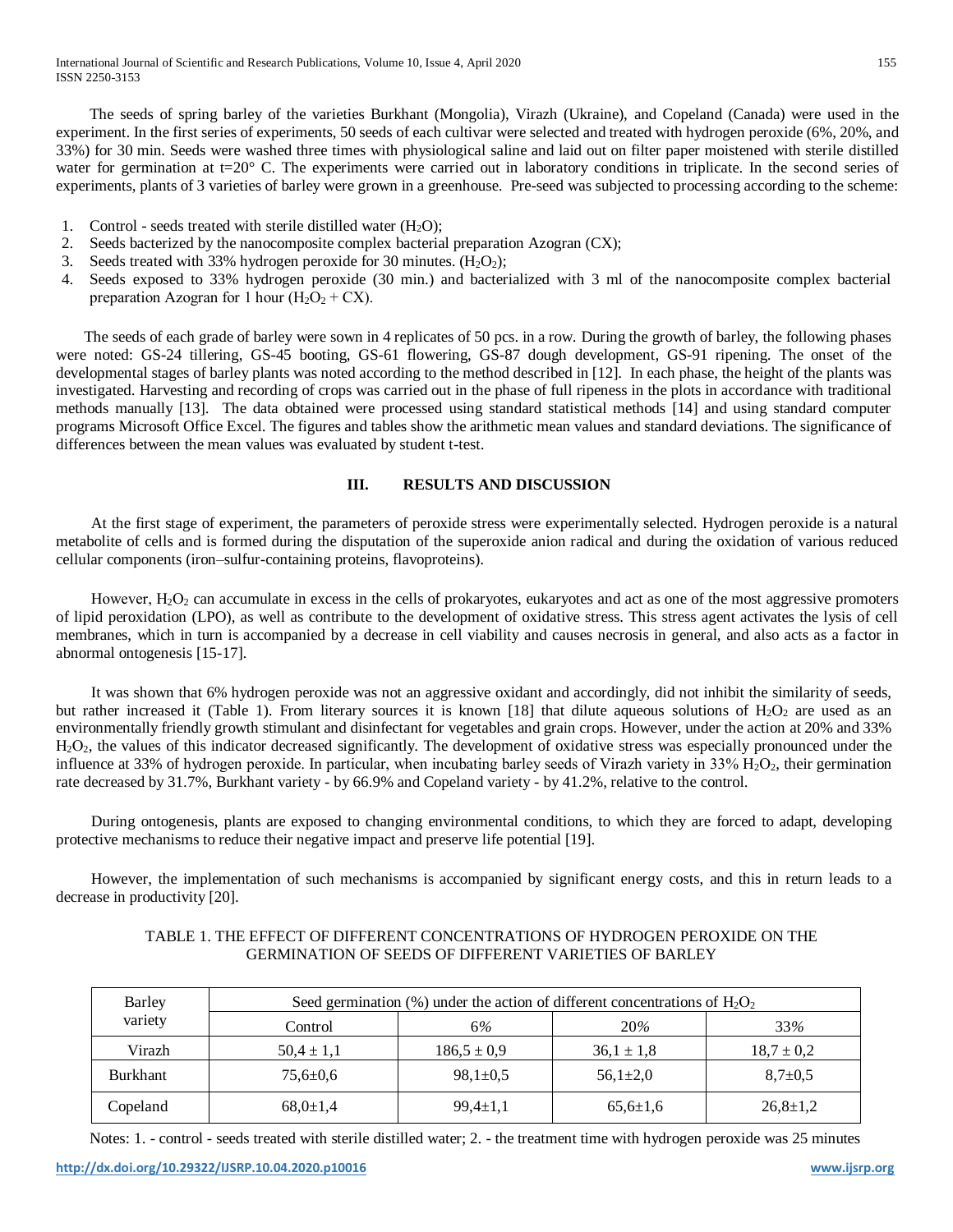International Journal of Scientific and Research Publications, Volume 10, Issue 4, April 2020 156 ISSN 2250-3153

Among the responses of plants to the influence of various stress factors are mutually beneficial bonds of plants with rhizospheric microorganisms that are able to synthesize a wide range of antioxidant metabolites [21].

Such soil microbes are of interest in creating biological plant protection products. Since they are characterized by the formation of long-term protection of the macroorganism from stressful environmental factors [22].

According to the results of experiments in the greenhouse, it was found that the post-treatment with a nanocomposite complex bacterial preparation of seeds of rape barley, strains Virazh, Burkhant and Copeland, stressed by hydrogen peroxide, significantly stimulated plant growth at different stages of development (Fig. 1, 2, 3). So, at the tillering stage, the height of the Virazh barley plants in the pre-sowing seed treatment variant 33%  $H_2O_2$  + Azogran increased by 20.5%, the Copeland cultivar - by 9.6%, compared with the variant where the stress agent acted on the seeds (Fig.3). However, stimulation of the studied parameter was not observed for the Burkhant variety (Fig.2).

The tillering phase is a very important stage of organogenesis, at which regenerative organs are laid and formed. The future harvest depends on their normal development. In addition, in this phase of development, young plants are in great need of nitrogen and phosphorus nutrition [23].

Highly effective nitrogen-fixing and phosphate-mobilizing microorganisms, in particular, bacteria-components of the biological product Azogran, can take part in eliminating this problem [24, 25].

Analysis of data on the height of barley plants in the phase of exit to the tube (stem) for the variant using hydrogen peroxide and the preparation Azogran also showed an increase in this indicator. Accordingly, for the Virazh variety - by 16.7%, for the Burkhant variety - by 10.4% and for the Copeland variety - by 7.7%, in comparison with the option where the plants developed from seeds treated with a 33%  $H_2O_2$  solution (Fig. 1, 2, 3). It should be noted that the barley plants of the Copeland variety did not develop in subsequent stages. Presumably this could be due to greenhouse conditions, which may not have been optimal for growing this variety. Accordingly, further studies were carried out on 2 varieties of barley: Virazh and Burkhant.

In the flowering phases - wax ripeness, differences in the height of barley plants between the treatment options for seed  $33\%$   $H_2O_2$ and at 33%  $H_2O_2$  + Azogran were preserved. Correspondingly, the studied indicator for barley of the Virazh variety during these development phases increased in the variant with post-treatment of seeds with a nanocomposite complex bacterial preparation by 14.7 - 18.6%, and for the Burkhant variety-by 7.6 - 14.7%, respectively, to the variant where the seeds were exposed to hydrogen peroxide (Fig.1, 2).



**Fig. 1.** The effect of a nanocomposite complex bacterial preparation on the height of Virazh barley plants in different phases of development, after seed treatment with hydrogen peroxide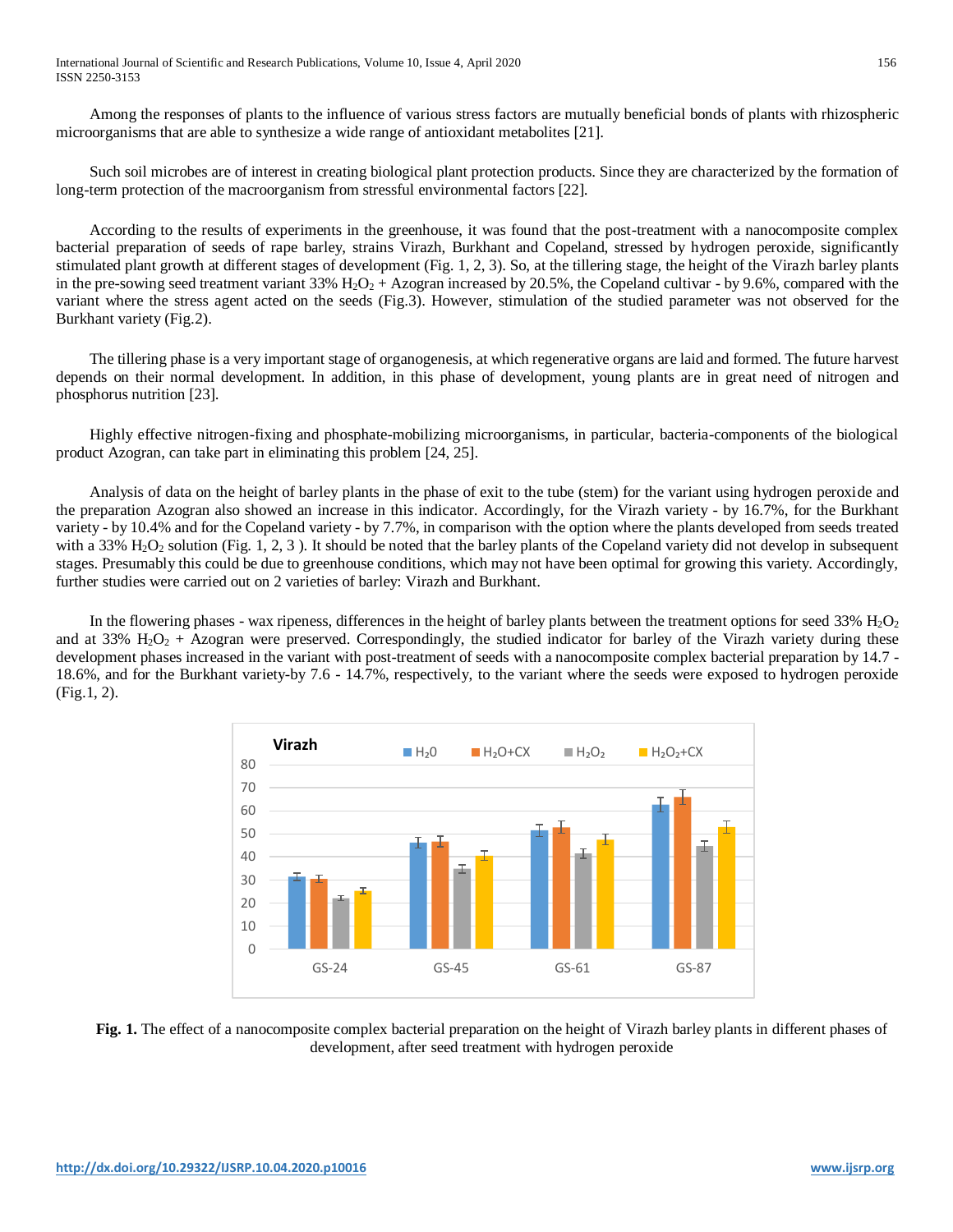

**Fig. 2.** The effect of a nanocomposite complex bacterial preparation on the height of Burkhant barley plants in different phases of development, after seed treatment with hydrogen peroxide



**Fig.3** The effect of a nanocomposite complex bacterial preparation on the height of Copeland barley plants in different phases of development, after seed treatment with hydrogen peroxide

The number of grains in an ear is important when selection plant varieties for their productivity and is a prerequisite for a high yield. This indicator is determined by both the genetic characteristics of the variety and the environmental conditions in which it is cultivated [2].

Also, the number of grains in an ear is the main factor of its attracting ability - activation of transport of nutrients to the organ with the highest concentration of phytohormone stimulants [26].

It was shown that post-stress treatment of barley seed with a nanocomposite complex bacterial biological preparation Azogran accompanied an increase in the number of grains per ear for the Virazh variety by 22.8%, and for the Burkhant variety by 29.9%, compared with this indicator for plants grown from stressed seeds (Fig. 4).



**Fig. 4.** The effect of hydrogen peroxide and nanocomposite complex bacterial preparation on the number of grains in the ear of plants of varieties between Virazh and Burkhant